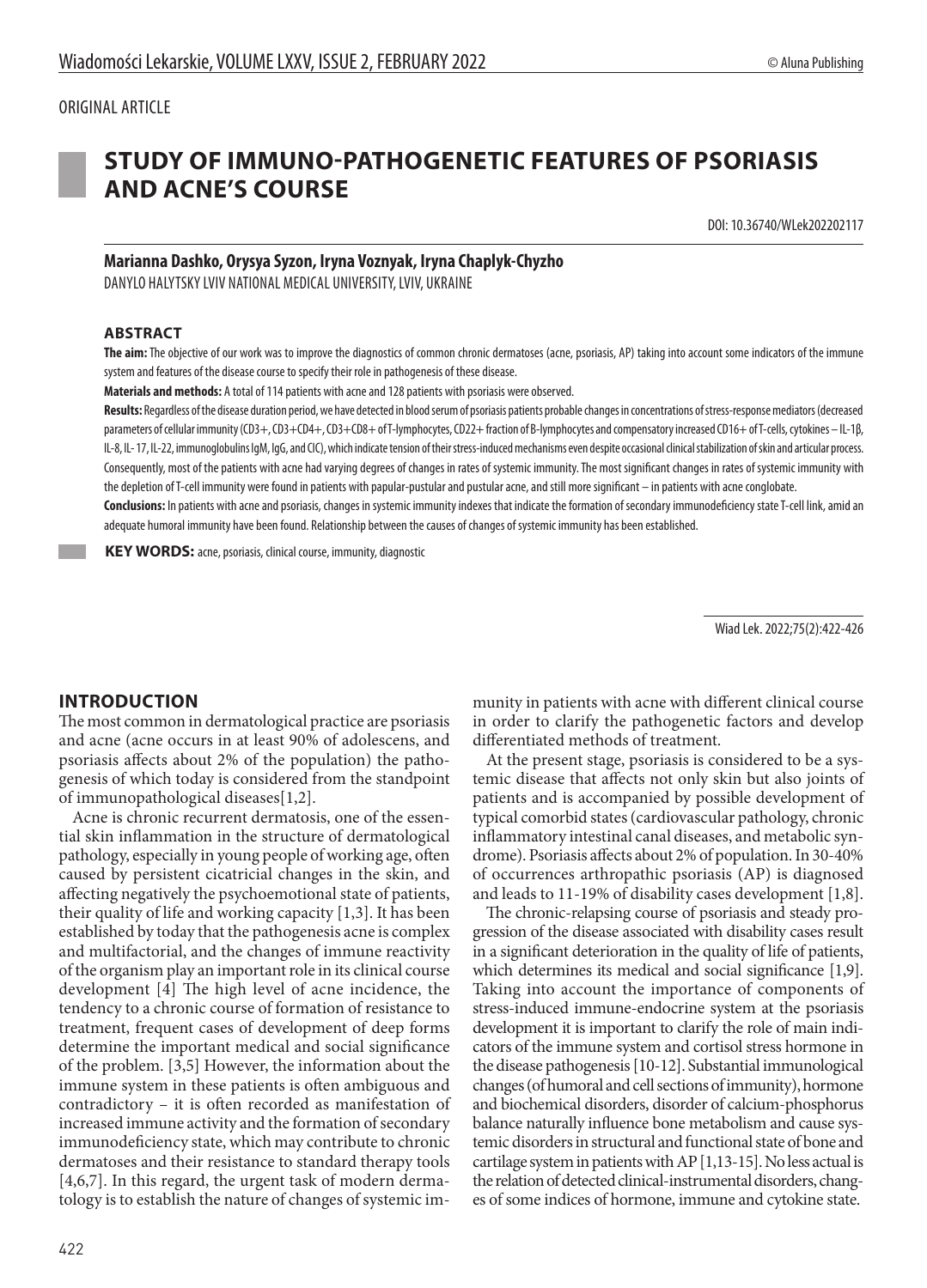#### **THE AIM**

The objective of our work was to improve the diagnostics of common chronic dermatoses (acne, psoriasis, АР) taking into account some indicators of the immune-endocrine system and features of the disease course to specify their role in pathogenesis of these disease.

#### **MATERIALS AND METHODS**

114 patients with acne aged from 18 to 35, among which 66 women (57,89 %) and 48 men (42,11 %) and 128 patients with psoriasis aged from 18 to 55, among which 46 women (35,94 %) and 82 men (64,06 %) were observed and examined systematically. They had been selected for the study according to the following criteria: clinical signs of acne, age 18+, absence of chronic somatic diseases or their exacerbations at the moment of the study.

A comprehensive survey of patients has been performed in a randomized manner concurrently with BD pre-stratification upon obtaining written consent in accordance with the principles of Helsinki Declaration of Human Rights, Convention of Council of Europe on Human Rights and Biomedicine, and relevant laws of Ukraine.

To assess the state of systemic immunity in patients with acne we determined: the number of total lymphocytes and their subpopulations in terms of  $CD3 +$ ,  $CD3 + CD4 +$ ,  $CD3 + CD8$ +, CD19 + by indirect immunofluorescence with monoclonal antibodies to differentiated antigens of the cell surface, as well as the content of serum immunoglobulins (Ig ) of classes M, G, A.

We have examined AP patients with varying severity of process development, generalization and the severity of skin and osseous-articular apparatus damage, the presence of associated pathology. The diagnosis of AP was verified under the diagnostic criteria of the Institute of Rheumatology of RAMS. All patients with suspected or proved AP had their damaged joints examined radiologically (ultrasonography if necessary). Additional level of Т- and В-lymphocytes subpopulations in patients with AP was determined under the guidelines on the application of erythrocyte diagnostic preparations to detect human T- and B-lymphocytes subpopulations "Anti-CD 3", "Anti-CD 4", "Anti-CD 8", "Anti-CD 16", "Anti-CD 22" produced by RDPF Granum LLC (Kharkiv). The concentration of general immuniblibulines of M (IgM) and G (IgG) classes in blood serum was determined by immune-enzyme analysis using "IgM (IgG) general - IFA – BEST" set produced by CJSC "Vector-Best –BEST", Novosibirsk. The content of IL-1β, IL-8, IL-17, IL-22 in blood serum was studied in accordance with the techniques and guidelines using appropriate test systems (CJSC "Vector-Best –BEST", Novosibirsk) which are based on the sandwich-method of solid phase immune-enzyme analysis.

Statistical analysis of the results of research was carried out by methods of statistical analysis using the computer program Statistica 7.0, the probable average difference was considered at  $p<0.05$ .

#### **RESULTS**

According to the clinical criteria, 22 patients (19.3%) were diagnosed with comedonal form of acne, 34 patients (29.83%) had papules, 8 people (7.02%) –papular-pustular acne, 25 of the observed (21.93%) had pustules, 9 patients (7.03%) suffered from acne conglobata, and 14 patients (10.94%) were diagnosed with post-acne. The control group consisted of 34 practically healthy people (donors) of the same age.

In determining the indices of systemic immunity in patients with acne, there were established their probable changes which indicate the development of secondary immune deficiency in these patients, byT-cell population mainly, as well as a disturbance of absolute number of total lymphocytes, T-helper ones (with  $CD3 + CD4 +$ ) and T suppressor (with  $CD3 + CD8 +$ ) lymphocytes, while the most significant changes in these parameters were established in patients with moderate and severe acne with chronic and deep forms [6,9].

While determining the indicators of the systemic immunity in 114 patients with acne, we established their probable (р<0.001) changes, as compared with the indicators for patients in the control group: decrease in relative and absolute number of total lymphocytes pool – by 20.4 % (28.9 $\pm$ 0.69 %, in the control group – 36.1±0.92 %) and by 21.2 % (1.92±0.053 G/l (this index marks giga-/ liter) in the control group – 2.41±0.10 G/l), T-lymphocytes  $(CD3+)$  – by 19.2 %  $(47.1 \pm 1.31$  %, in the control group – 58.3±1.07 %) and 33.7 % (0.955±0.033 G/l in the control group – 1.42±0.078 G/l), T-helpers (CD3+CD4+) lymphocyte subpopulations – accordingly by 11.7 % (33.2±0.32 %, in the control group – 37.3±0.88 %) and by 22.9 %  $(0.613\pm0.022 \text{ G/l} \text{ in the control group} - 0.792\pm0.052 \text{ G/l}),$ and the relative number of T-suppressors (CD3+CD8+) lymphocytes – by 13.9 %  $(18,5\pm0,15)$ %, in the control group – 21.5±0.93 %) against the backdrop of increasing relative and absolute number of B lymphocytes (CD19+) – by 14.3 % (25.6±0.30 %, in the control group – 22.4±0.81 %) and 35,2 % (0,488±0,014 G/l in the control group – 0,360±0,020 G/l) and IgM levels – by 25.7 %  $(1.81\pm0.047 \text{ G/l} \cdot \text{in} \cdot \text{the control})$ group – 1.44±0.06 G/l) and IgG – by 40.4 % (12.9±0.25 G/l in the control group  $-9.52\pm0.36$  G/l) (Fig.1).

The analysis of systemic immune system indexes in patients with acne, taking into account its different the clinical form and depth of skin lesions presented in the table, has showed that in patients with comedonal form of acne there is a decrease in the relative amount of the total pool of lymphocytes by 10.9 %,  $p<0.05$ , with papular form of acne – by 13.9 %,  $p<0.01$ , a decrease in the relative and absolute amount of T-lymphocytes (with comedonal form  $-$  by 8.5 % and by 21.5 %, p<0.01, with papular form – by 7.5%,  $p < 0.001$  and by 20.1 %,  $p < 0.01$ , with post-acne – by 12.2 %, p<0.001 and by 18.7 %, p<0.05), the relative amount of T-helpers (СD3+CD4+) with comedonal form of acne – by  $9.9\%$ , p<0.001, with papular form – by 6.24% and with post-acne – by 8,1%, p<0.05 and absolute amount of B lymphocytes (with comedonal form – by 29.4 %, with papular form – by 35.7 %, and with post-acne – by 47.4 %,  $p < 0.001$ .

At the same time, probable decrease (p<0.001) in the absolute and relative amount of the total pool of lymphocytes was identified in patients with papular-pustular acne, as compared with the control group: by 33.9 % and by 47.9 %, with pustular acne – by 35.4 % and by 46.8 %, with acne conglobata – by 45.3 % and by 33.9 % correspondingly. These patents were also defined with probable decrease in the relative and absolute amount of T-lymphocytes (CD3+), as compared with the control group: in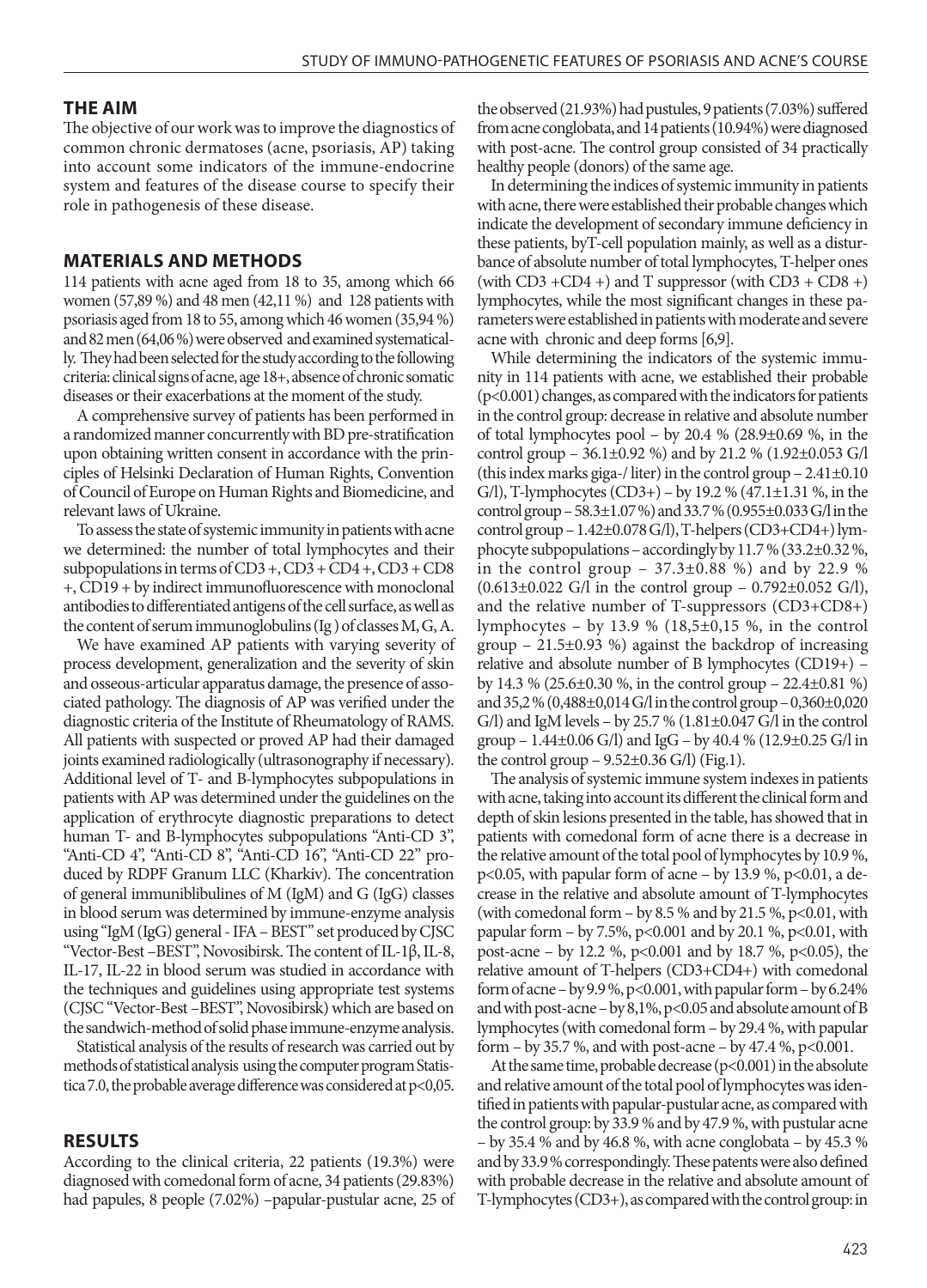

**Fig. 1.** Indicators of the systemic immunity in patients with acne



**Fig. 3.** Trigger factor in the development of psoriasis in examined patients

patients with papular-pustular acne – by 24.2 % and by 62.3 %, in patients with pustular acne – by 15.8 % and by 34.7 %, and in patients with acne conglobata – by 28.9 % and by 54.5 %, p<0.001) accordingly. Alongside, a decrease in the relative and absolute amount of T-helping (СD3+CD4+) lymphocytes has been identified, as compared with the control group: in patients with papular-pustular acne – by 27.5 % and by 56.3 %, p<0.001, in patients with pustular acne – by  $17.5\%$ , p<0.001 and by 21.9 %,  $p<0.01$ ; in patients with acne conglobata – by 33.5 % and by 49.8 %, p<0.001).

The analysis of indicators of systemic humoral immunity in patients with different clinical forms of acne revealed a significant increase in the relative and absolute amount of B-lymphocytes (CD19+), as compared with the control group: in patients with papular-pustular acne (correspondingly, by 15.6 %, p<0,05 and by 33.8 %, p<0,001), in patients with pustular (by 23.4 % and by 51.4 %, p<0,001), and in patients with acne conglobate (by 38.4 % та 35.1 %, p<0,001). Moreover, in patients with certain clinical forms of acne, a probable increase in levels IgM and IgG has been observed, as compared with the relative indexes of control (correspondingly, in patients with papular-pustular acne – by 45.6 % and by 63.2 %, with papular form of acne – by 53.9 % and by 67.5 %, with acne conglobate – by 98.4 % and by 90.7 % p<0.001).

In 84 (65.63%) out of 128 examined AP patients joints were damaged in 5-15 years after the onset of skin psoriatic process. In 59 (46.09%) cases the dependence of the onset of joint damage with the subsequent manifestations of psoriatic skin rash was detected. According to medical history data, the examined patients typically associated the onset of psoriatic skin and joints damage with hereditary (15.62%), stress (35.16%), alcoholic and toxic (7.03%), tonsillar (6.25%), mono- and polytraumatic (16.41%) factors (Fig.2).

In 89 (69.5%) AP patients the prevalence of generalized skin psoriatic process with typical (82.1%), large plaque rash (37.3%), moderate infiltration degree (59.2%), moderate severity (63.1%), mixed type (61.8%), inpatient stage (58.1%) and frequent recurrent course (48.9%) was observed (Fig.3).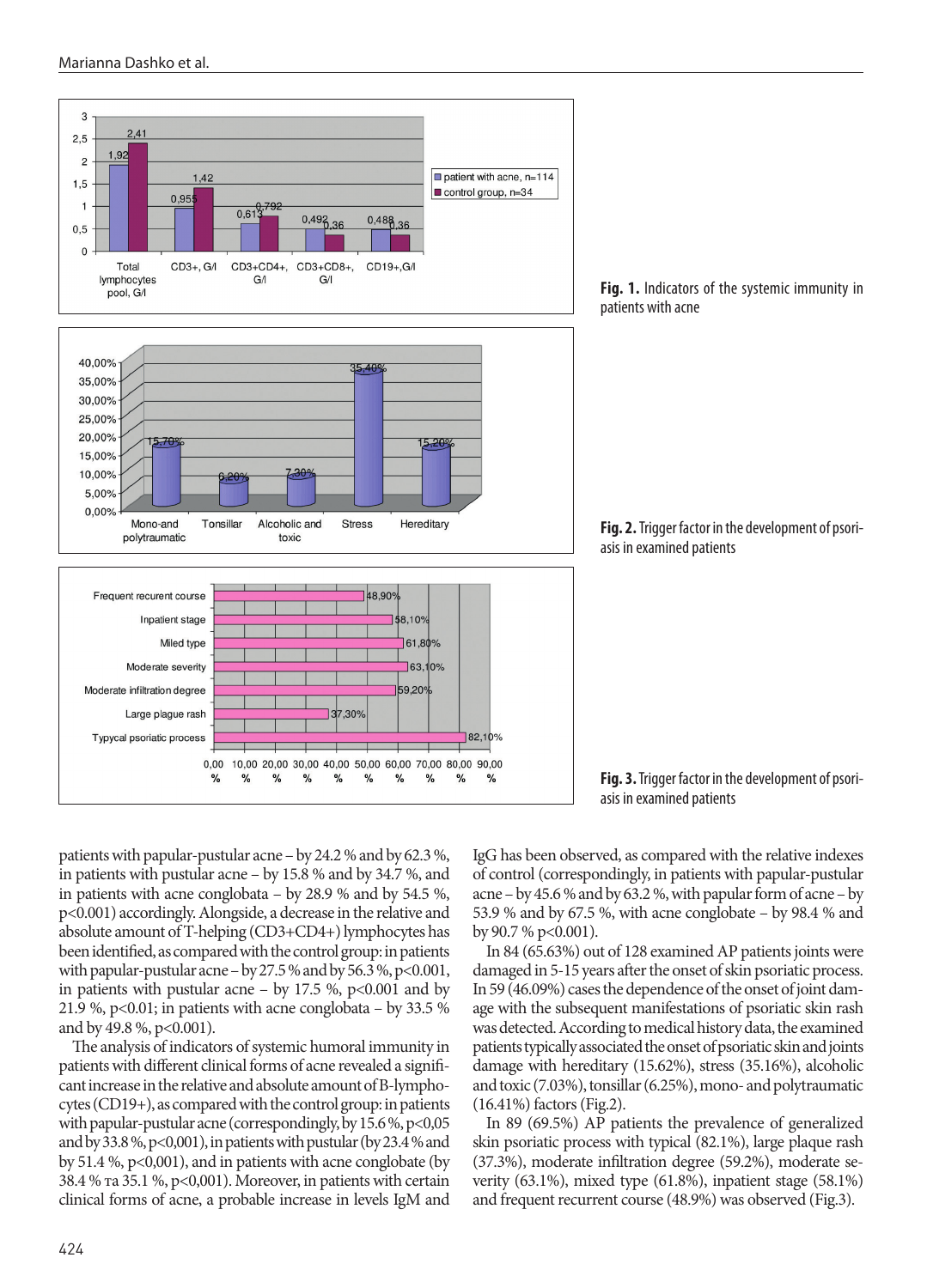It has been established that in 83 (64.84%) AP patients joints damage occurred in 5-15 years after the onset of skin psoriatic process. In 89 (69.5%) of examined patients the prevalence of generalized skin psoriatic process with typical 106 (82.81%), moderate infiltration degree 78 (60.93%), frequent recurrent course 56(43.75%), nails psoriatic damage and polyarthritis complicated with the damage of small joints of hands or feet was observed 107 (83.59%).

Upon conducting functional tests (in order to determine sacroilitis – Kushelevsky 1-2, Patrick, Mennel and spondylitis – Shober, Thomayer), sacroilitis has been revealed and further instrumentally confirmed in 4 (3.13%) cases and spondylitis of thoracic and lumbar sections in 8 (6.25%) cases. Using the RAIS index, in 113 (88.28%) of patients it has been verified moderate-severe and severe dermatosis course. A significant impact of AP on the quality of life of patients per the DLQI index has been recorded in 71 (55.47%), and very significant in 56 (43.75%). A pronounced correlation between the increase in joints functional deficiency, the AP course duration and the deterioration in the quality of life of patients has been established. A high degree of polyarthritis detection rate complicated with the damage of small joints of hands or feet associated with a functional insufficiency of average degree of activity 73 (57.03%) though the preservation of professional ability has been diagnosed in 56 (43.75%) of patients.

In this context we have determined pathognomonic signs of AP, which include simultaneous psoriatic damage of skin 128 (100%) and nails 89 (69,53%); asymmetric 102 (79,69%) monoor oligoarthritis 91 (71.09%) mainly of peripheral joints and especially associated with the hand DIPJ damage 114 (89.06%); osteolysis 112 (87.5%); negative reaction for rheumatoid factor 124 (96,88%).

We have pathogenetically grounded the primary localization of pathological joint process in AP patients in the areas of increased traumatization of tendon-ligamentous apparatus and its relationship with nails psoriatic damage. Therefore, ultrasound diagnostics and MRI examination of joints for the purpose of determination of periarticular and articular damages is justified since in 14 (10.94%) of examined patients enthesopathy and osteitis in the absence of abnormal articular X-ray changes have been detected by ultrasound diagnostics and MRI. In our opinion, osteitis in psoriatic patients signals an early premonitory symptom of the AP development.

During radiological examination of patients with AP it was detected 65 (50.78 %) cases of AP and 52 (40.62 %) cases of deforming AP, at that, in 91 (71.01 %) of cases AP was the dominant disease on clinical picture in the form of poly- or periarthritis of distal interphalangeal joints, at that, in 14 (10.94 %) of cases it was associated with axial affection of spine. At early stages of AP development using radiological examination the following facts were accurately defined more frequently than the others: non-uniform narrowing of joint gap, osteoporosis in bone epimetaphys area, erosions of distal flanges of feet and hands. In the case of progressing – partial or total destruction of closing plates with prevailing osteo-destructive (osteolysis, ankylosis) and osteo-proliferated (hyperostosis, periostitis) pathological processes over osteoporosis.

In 79 (61.72%) AP patients the presence of inflammatory biochemical serum and cholecystobiliary syndromes has been testified, which indicates metabolic character of the disease course. The analysis of laboratory examinations indicates the decreased number of thrombocytes, expressed hypoalbuminemia, hypergammaglobulinemia. In 1/3 of patients with AP anaemia was identified as well as increasing of BSR within the limits of 15-20 mm/h, from 21 to 40 mm/h – in 26 (20.31 %) of patients, more than 40 mm/h – 14 (10.93%). The increased glucose level was identified in 31 (24.22 %) of patients, cholesterol and LDL – in 90 (70.31 %), creatinine – in 58 (45.32 %). Alkaline phosphatase (AP) and its bone izoenzyme activity were within the limits of normal values except the patients who have been suffering from the disease for more than 20 years. This means that AP activity exceeds the norm more than 2.3-2.5 times and bone izoenzyme AP decreased in 2.6-2.7 times. Creatinine content in blood serum was lower than the norm in 60 (46.88%) of patients notwithstanding the duration of the disease.

## **DISCUSSION**

The current problem of modern dermatology are psoriasis and acne, the pathogenesis of which today is considered from the standpoint of immunopathological diseases [1,2].

According to literature [4,11] in patients with acne and psoriasis changes in systemic and humoral immunity indexes have been found. It has been established by today that the pathogenesis acne, psoriasis and arthropathic psoriasis is complex and multifactorial, and the changes of immune reactivity of the organism play an important role in its clinical course development. But the information about the immune system in these patients is often ambiguous and contradictory.

Most of the patients with acne had varying degrees of changes in rates of systemic immunity – the likely reduction in relative and absolute number of total lymphocytes, T-lymphocytes and their subpopulations against the growing number of B lymphocytes and the level of IgM and IgG, which generally indicates the formation in these patients secondary immunodeficiency state of T-link intensified by activation of humoral immunity in response to the development of skin inflammation. The most significant changes in rates of systemic immunity with the depletion of T-cell immunity were found in patients with papular-pustular and pustular acne, and still more significant – in patients with acne conglobate, which justifies differentiated treatment by immunomotropic drugs for these patients.

It has been determined that the occurrence of pathological immune process in all variants of AP course was triggered by a possible blood serum decrease (p<0.01) of immunocompetent cells of phenotype CD3+ by 49.43 %, CD 22+(В-lymphocytes) by 46.62 %, moderate decrease of CD3+CD4+ by 12.91%, CD3+CD8+ by 19.6 % and increased content of CD16+ by 18.42 %; increased levels of cytokines IL-1β by 5-11 times, IL-8 by 60 times, IL-17 by tenfold, IL-22 by 5 times, IgG by 5 times and immunoglobulins IgМ by threefold, which testify the fact of tension of stress-induced mechanisms in patients even at the stage of clinical stabilization of skin and joint process. A statistically significant increase of the above cytokine concentration in blood serum (by more than 2-3